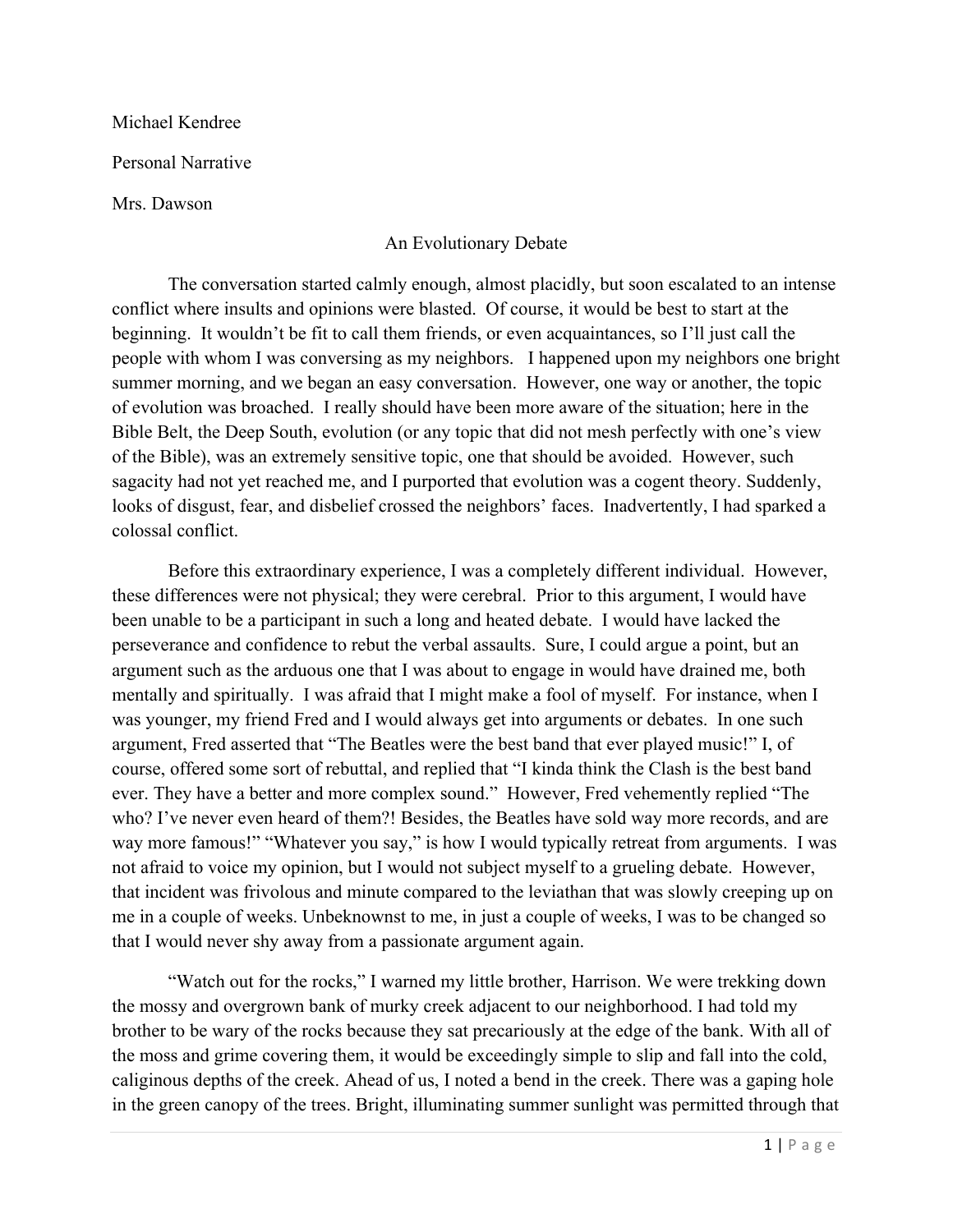hole, creating a beautiful spectacle. Stepping into this idyllic patch of paradise were our neighbors, the MacGordons. "Look, Michael, the MacGordons are coming towards us!" exclaimed Harrison, drawing my attention. Indeed, the MacGordons were fast approaching. In the center of the group was Roderick, a short yet athletic boy of 8 years, with short blonde hair and wearing jeans and a t-shirt. Flanking Roderick were his two cousins from Florida; Percy was on his right, Eugene on his left. Percy was also short, had brown hair, was garrulous, and was 10 years old. Eugene was 9 and taller than the other two. (My brother was 11 at the time, I was 13). Now, my brother and I were not really friends with the neighbors, nor even acquaintances; we were just neighbors. Of course, social mantra mandates that two parties who are familiar with each other muster up a greeting, so I uttered: What's going on you guys?" Roderick responded "Nothing much, just exploring the creek." Feeling some momentum going with this conversation, our party retreated to a nearby clearing near the creek bank, and continued our colloquial conversation there. "So, Percy and Eugene, how is Florida?" I inquired. "It is pretty good, but it sure is hot down there." Percy said, grinning. "So, I guess you Floridians really must have evolved to cope with the heat," I jovially and jokingly said. However, when I saw the looks of confusion and distaste that ubiquitously manifested itself upon the MacGordon group, I knew that something was amiss. "Did I say something wrong?" I inquired, hoping sincerely to rectify my mistake. Roderick responded, but with apprehension: "Well, Christians don't believe in evolution," he said, referencing my earlier comment. Percy readily agreed with him, drawing in vicarious support from his father: "Yeah, my dad is a minister, and he says that evolution is not true." Fairly intrigued and humored by their opposition to a single word, but still wishing to move past the minefield, I told them: "Relax, you guys, I was only joking around." "So you don't believe in evolution, then?" asked Percy. "No, no, I do, it is supported by a plethora of scientific data," I responded gently, still wishing not to offend them, but desiring to voice my own opinion. "Well, Christians don't believe in it!" Roderick reiterated with the vehemence of an angry and raging bull. "Ok guys, Harrison and I have got to get going. Come on, Harrison!" I said. In all honesty,readers, I was just trying to get out of there without starting World War Three. Way too much tension had arisen. So, my brother and I headed back home, believing the debacle had concluded. Boy, were we wrong. It was a couple of hours after the creek debate, and I was relaxing. I was sitting in a brown chair in my family's front room, reading a Lloyd Alexander novel entitled 'The Book of Three.' Suddenly, a sharp report radiated from our glass screen door at the front of the house. "What could that be?" I thought and wondered to myself. My thought was quickly answered: "Michael, Harrison, the MacGordons are here to see you!" my mother called. "I wonder what they could be doing at our house?" I thought to myself. It had been several hours since the debate, and I didn't cross my mind that they would return to continue our little argument. With this thought in mind, Harrison and I made our way to the front door. When we arrived, we saw Roderick and Patrick standing there, Roderick with a Bible in hand. "Oh boy, this can't be good," Harrison said to me. "Amen to that!" I responded. Reluctantly, I opened the door and the two of us headed out to meet the MacGordons. "Look, guys, I don't want to…" I began, but was cut off by Rodereick, who began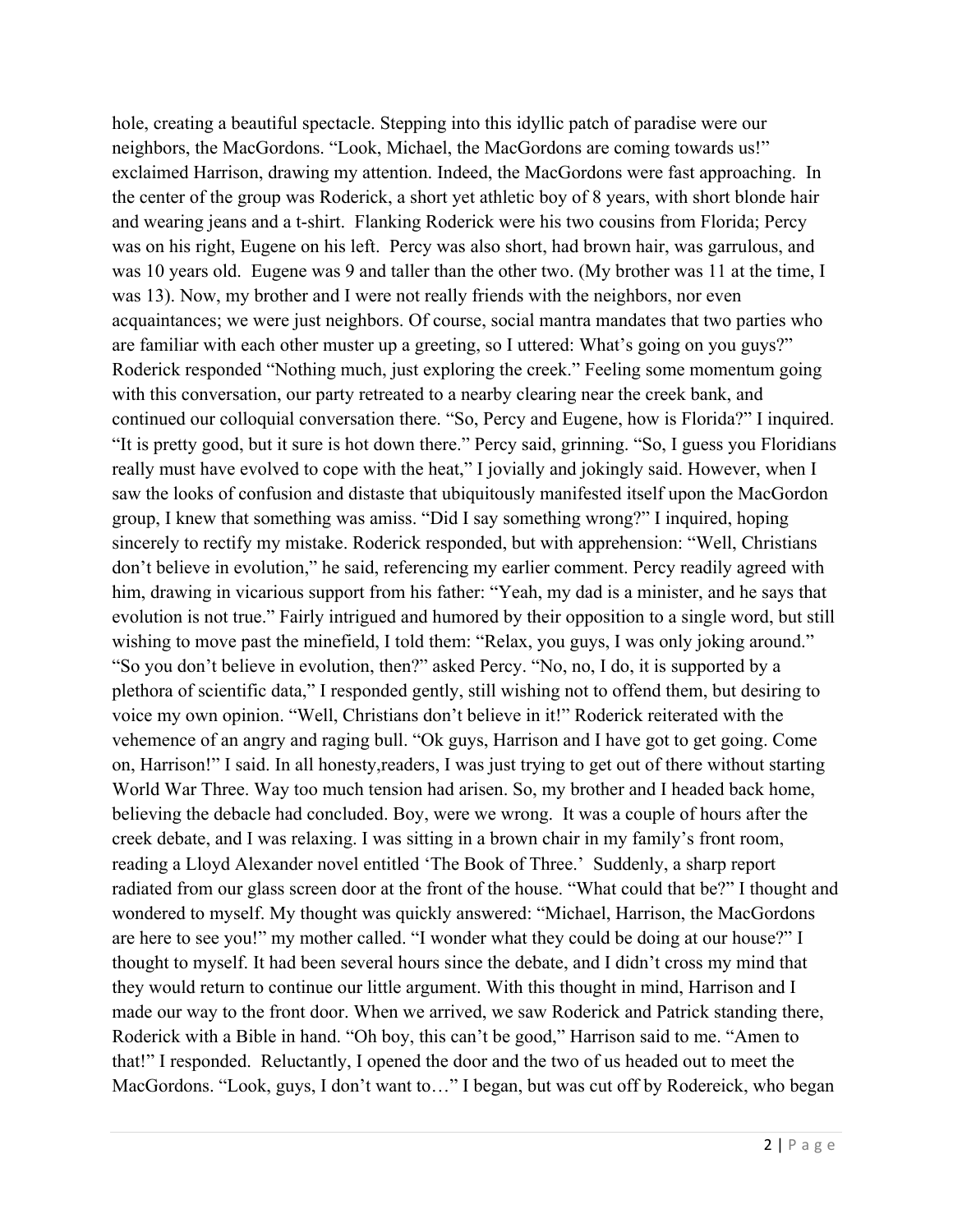preaching his version of Genesis. "God created the Earth in seven days, and He created man out of dust, and all the animals were made in those seven days, so evolution can't be real!" "Ok, I'm leaving" Harrison mumbled, not desiring to be in the crossfire that was about to erupt between me and the two theologians. "Am I supposed to be convinced? You do know that the Bible was altered significantly by Constantine in Constantinople during the Nicean Council, and you can't take it word for word, right?" I asked them, attempting to enlighten them with some historical factoids. However, they remained incredulous, and became as agitated as disturbed yellow jackets. "So you don't believe in the Bible AND you're not a Christian!?" exclaimed Percy, aghast that someone could be so out of line with his ideals, and with venom. "No, on the contrary. I am a devout and pious Christian. And I am using a great gift that God gave me, my mind. Perhaps you two could try it some time." I responded, with a satisfied grin planting itself on my face. Roderick and Percy bristled, and Roderick screamed "Oh yeah, well evolutions gonna send you to hell!" It was their last ditch effort in an attempt to correct my heretical ways. However, with calmness and control, my reply was "So, paying attention to facts is going to condemn me? Boy, then aren't a whole bunch of people in trouble? If evolution is so bogus, then how do you explain dinosaurs, the fossil record, variation in species, vestigial organs, and gene mutation?" I asked them. They were dumbstruck. I was firing on all cylinders, and to spite them one last time, I told them this: "If you two are such devout Christians, you should know to not play God and tell me that I will be subject to damnation. I love Jesus, and the Bible says that belief will save me." Defeated, the duo of theologians left and went back to their house, down the scorched and baking black asphalt street. I headed back inside, satisfied. Harrison appeared and asked "How did it go?" "Pretty well; I really evolved with the situation."

After that odyssey of a debate, I had decided to resume reading my Lloyd Alexander novel, 'The Book of Three.' Just having nestled into the cushiony and paradisiacal arm chair in the front room, a call that was issued from the kitchen abruptly interrupted my reading. Rising from the warm and comfortable living room chair, I made my way towards the kitchen to answer the call. "What did the MacGordons want? And why did they depart so quickly?" my mother inquired. "Isn't that an interesting story," was my response. "They came over here to literally preach the Bible to me, and to dispel any notions of the 'evil and pagan' doctrine of evolution that I so horribly believe in." "And how did that go?" my mom additionally inquired. "Well, they came about their argument very brusquely and indignantly, so I was of course brusque and indignant back to them. However, as the argument progressed, I cooled off. One of the reasons why I was so vehement in my assertions at the beginning was because I was somewhat uncertain with my own beliefs." My mom seemed somewhat dumbstruck after that statement. She pressed; "Why would you be uncertain? You usually know what you are talking about and don't hesitate in debate." It was then that I truly recognized how this experience had changed me and incited personal growth. I elucidated this enlightenment to my mother; "Never before had anyone used something as dear to me as religion and spirituality to smite me in an argument. To be honest, my subconscious created a sense of doubt, since the MacGordons were purporting that I was going against my religion." Intrigued, and listening intently, my mom asked "What